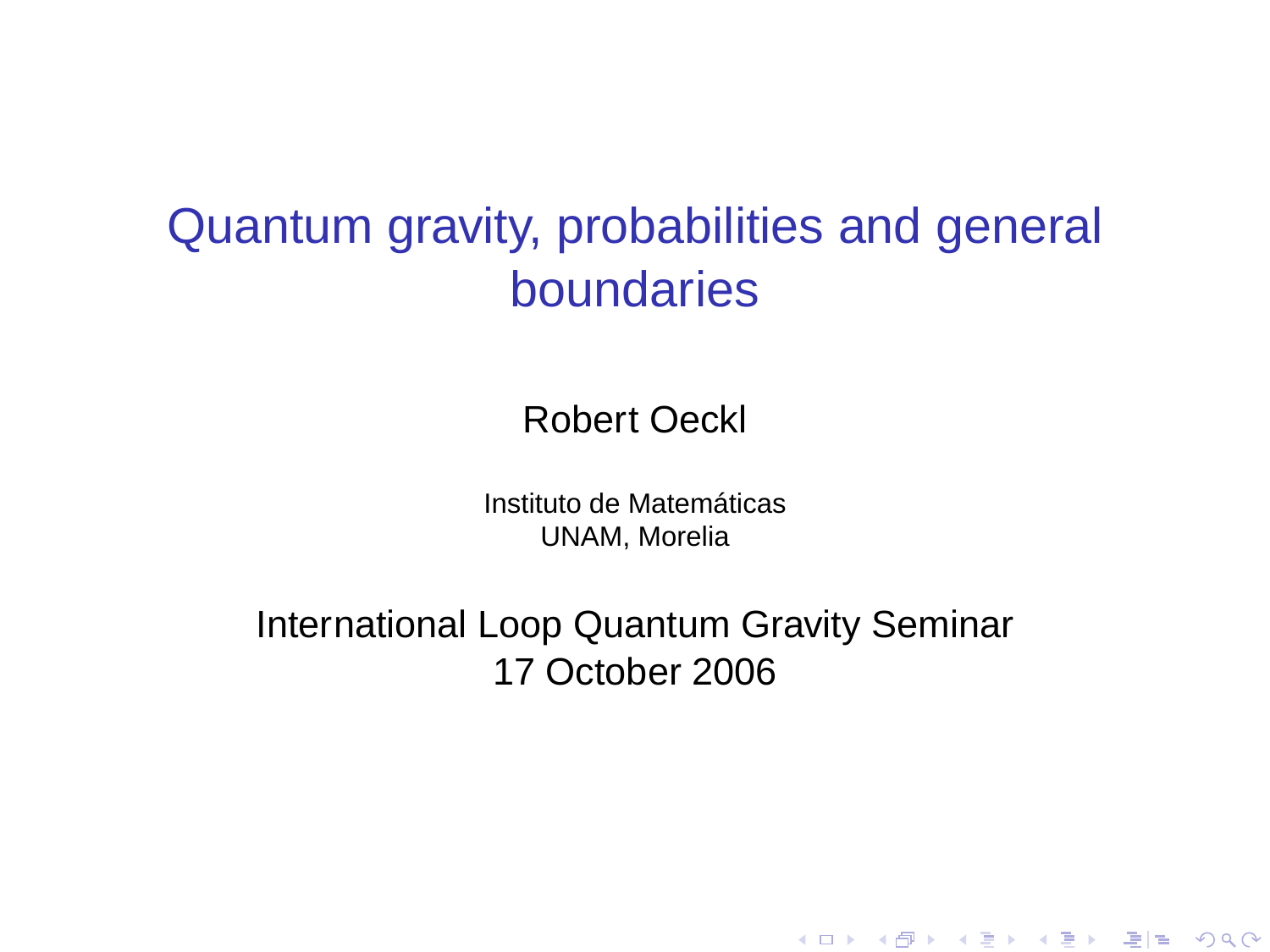## Outline



#### [Interpretational problems in quantum gravity](#page-2-0)

- [The problem of time](#page-3-0)
- [The quantum cosmology problem](#page-6-0)

#### [The general boundary formulation](#page-7-0)

- **•** [Overview](#page-7-0)
- [Probability interpretation](#page-10-0)



- [A hypercylinder in QFT](#page-14-0)
- [Gravitons and quantum gravity](#page-16-0)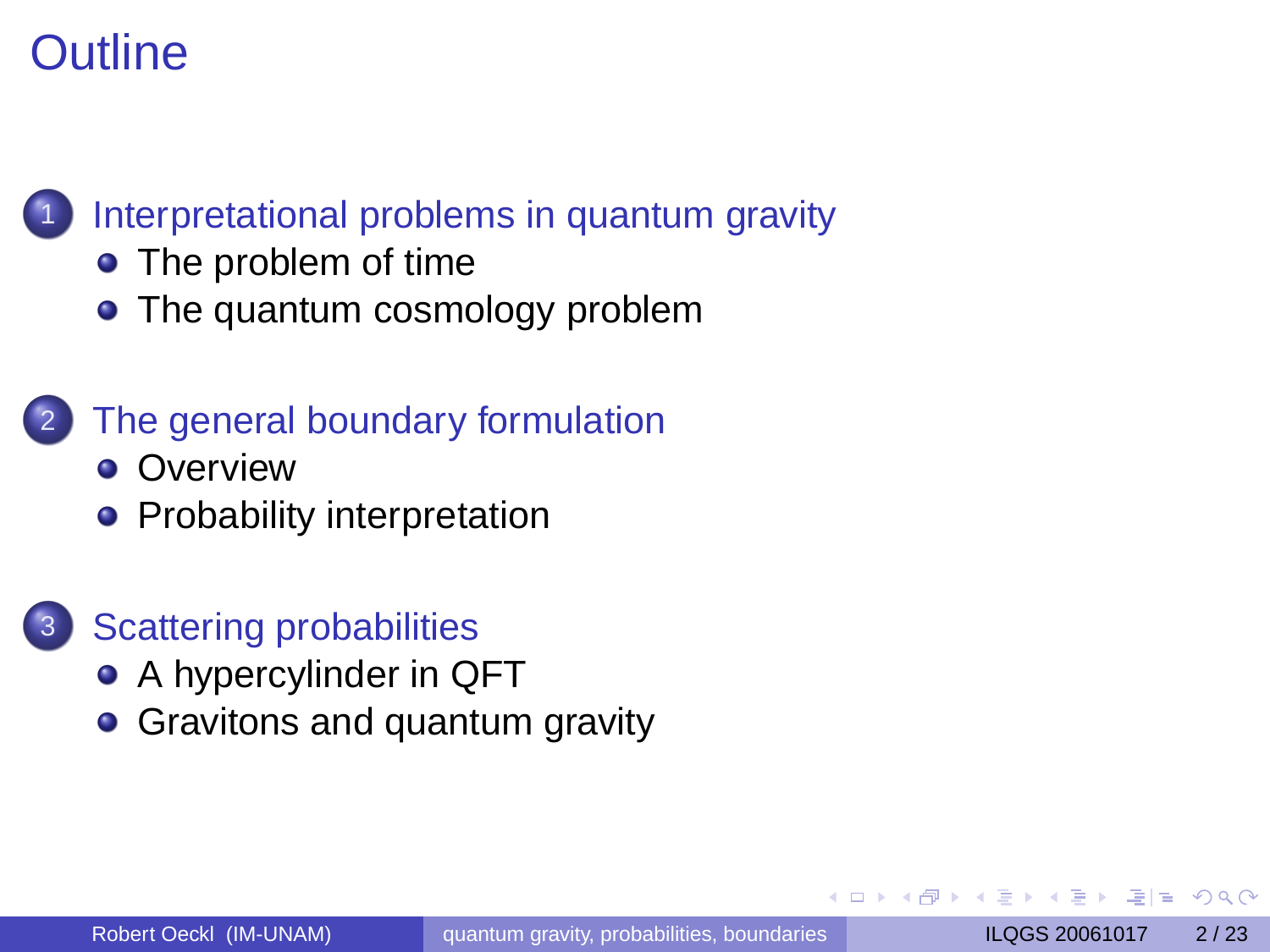## Interpretational problems in quantum gravity

- The most popular approaches to quantum gravity assume that somehow standard quantum theory holds.
- The "output" of these approaches is usually either:
	- $\triangleright$  an S-matrix (e.g. string theory)
	- $\triangleright$  or transition amplitudes (e.g. LQG)
- In QFT such quantities can be directly converted to observable probabilities.
- In QG several problems appear when trying to relate such quantities to observable probabilities. I will focus on transition amplitudes here and consider:
	- $\blacktriangleright$  the problem of time
	- $\blacktriangleright$  the quantum cosmology problem

<span id="page-2-0"></span> $AB + AB + AB + BB$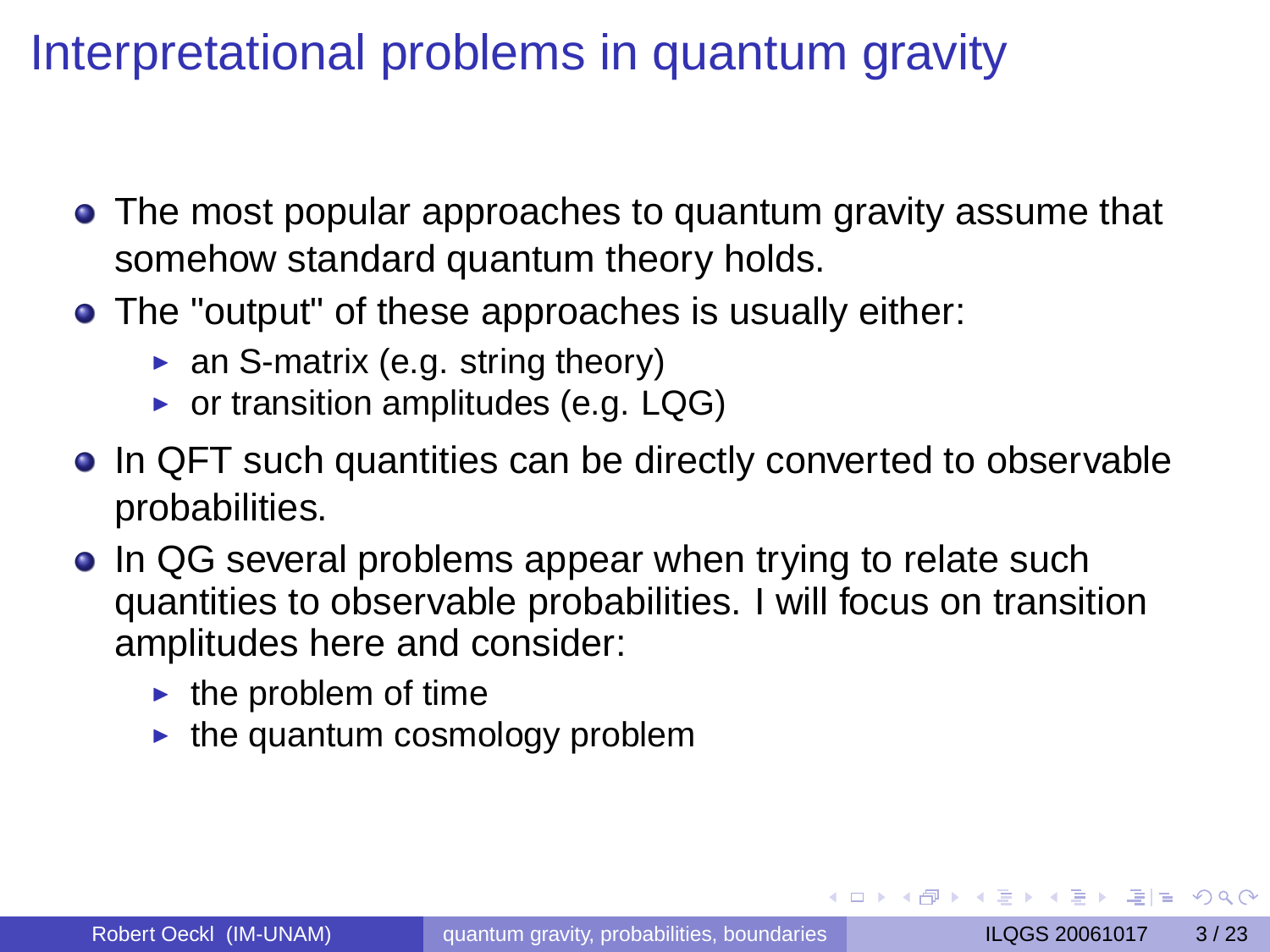# The problem of time (I)

Consider transition amplitudes in a background spacetime.



We prepare a state  $\psi$  at  $t_1$ , wait for a time  $\Delta t$ , then measure if we obtain the state  $\eta$  at  $t_2$ . The probability for this depends on  $\Delta t$ :

<span id="page-3-0"></span>
$$
P=|\langle \eta| U(\Delta t)|\psi\rangle|^2
$$

Recall properties of U:

• Composition: 
$$
U(\Delta t)U(\Delta t') = U(\Delta t + \Delta t')
$$

Unitarity:  $U^{\dagger} = U^{-1}$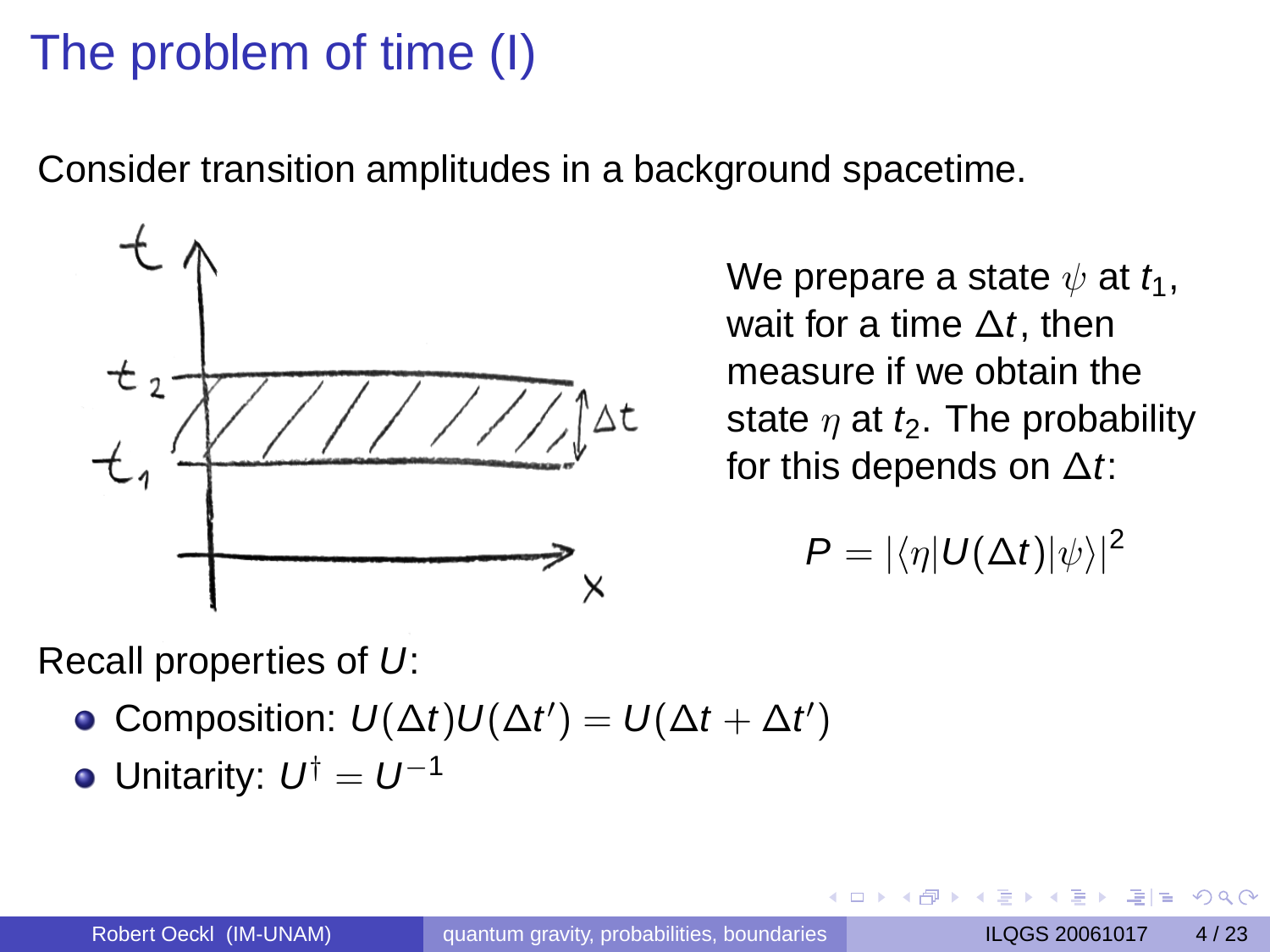# The problem of time (II)

In quantum gravity no background time is available on which the "evolution operator" U can depend. By composition, we expect  $U^2 = U$ . Then unitarity yields  $U = 1$ . The transition probability from  $\psi$ to  $\eta$  should hence be merely the inner product:

$$
P=|\langle \eta | \psi \rangle|^2
$$

But, it is then unclear how the operational information of the time difference  $\Delta t$  can be encoded into the expression for the transition probability.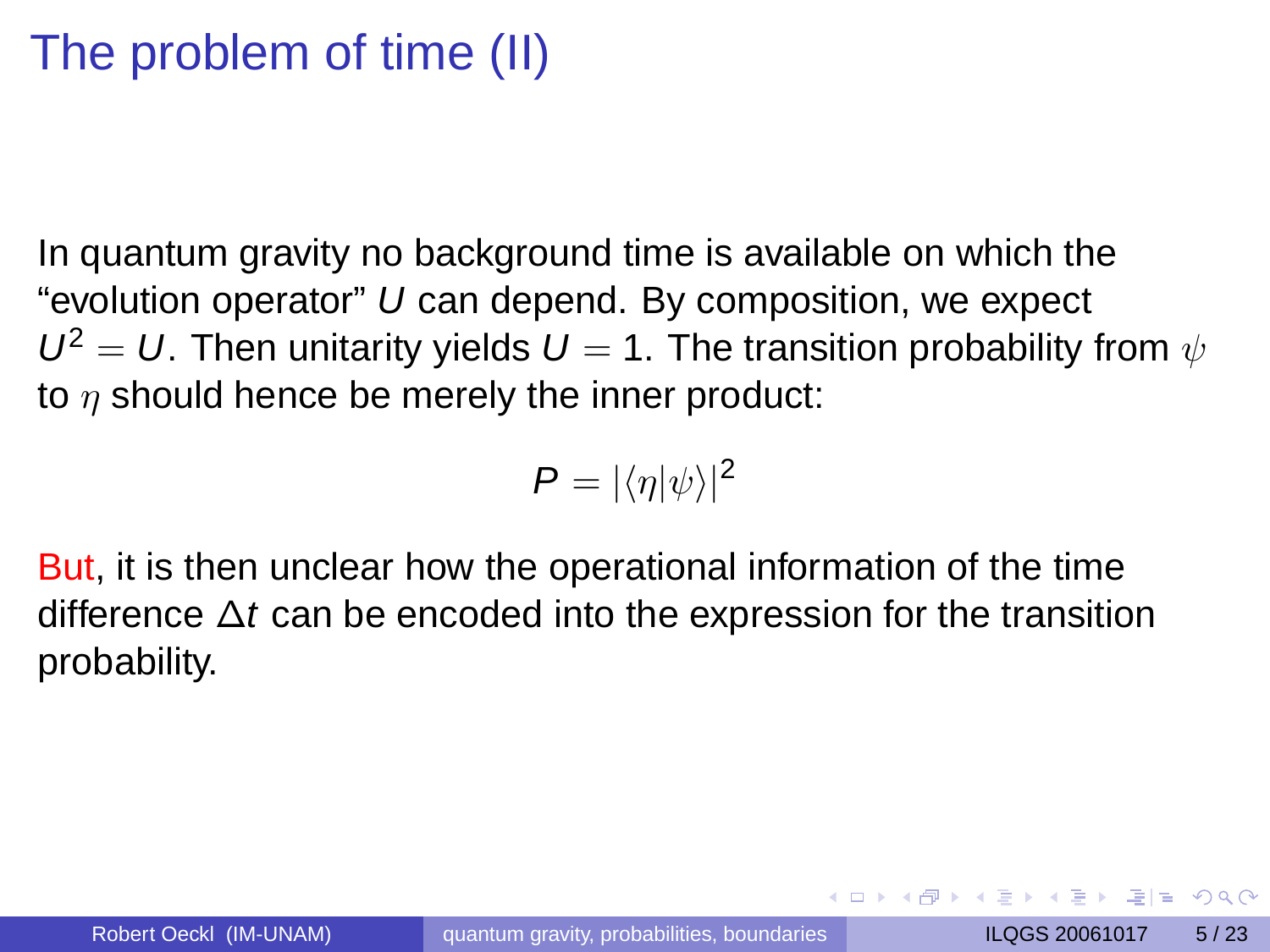# The problem of time (III)



(Semi)classical regime:

#### Thick sandwich conjecture

Given an initial 3-metric h and a (similar) final 3-metric  $h'$  there is generically one interpolating 4-metric  $q$  (up to equivalence).

Let  $\psi_h$  and  $\psi_{h'}$  be semiclassical states associated to  $h$  and  $h'$ . The tentative transition probability  $\pmb{\mathsf{P}}=|\langle \psi_{\pmb{\mathsf{N}}}|\psi_{\pmb{\mathsf{h}}}\rangle|^2$  contains the information about  $\Delta t$  in the states.

But, we should have  $|\langle \psi_{h'}|\psi_h\rangle|^2 = 1$  and also  $|\langle \psi_h|\psi_h\rangle|^2 = 1$ . Hence  $\psi_{\boldsymbol{h}}=\psi_{\boldsymbol{h}'}$  up to a phase. However,  $\boldsymbol{h}$  and  $\boldsymbol{h}'$  are generally physically different states (not related by a 3-diffeomorphism).

化重压 化重压 医性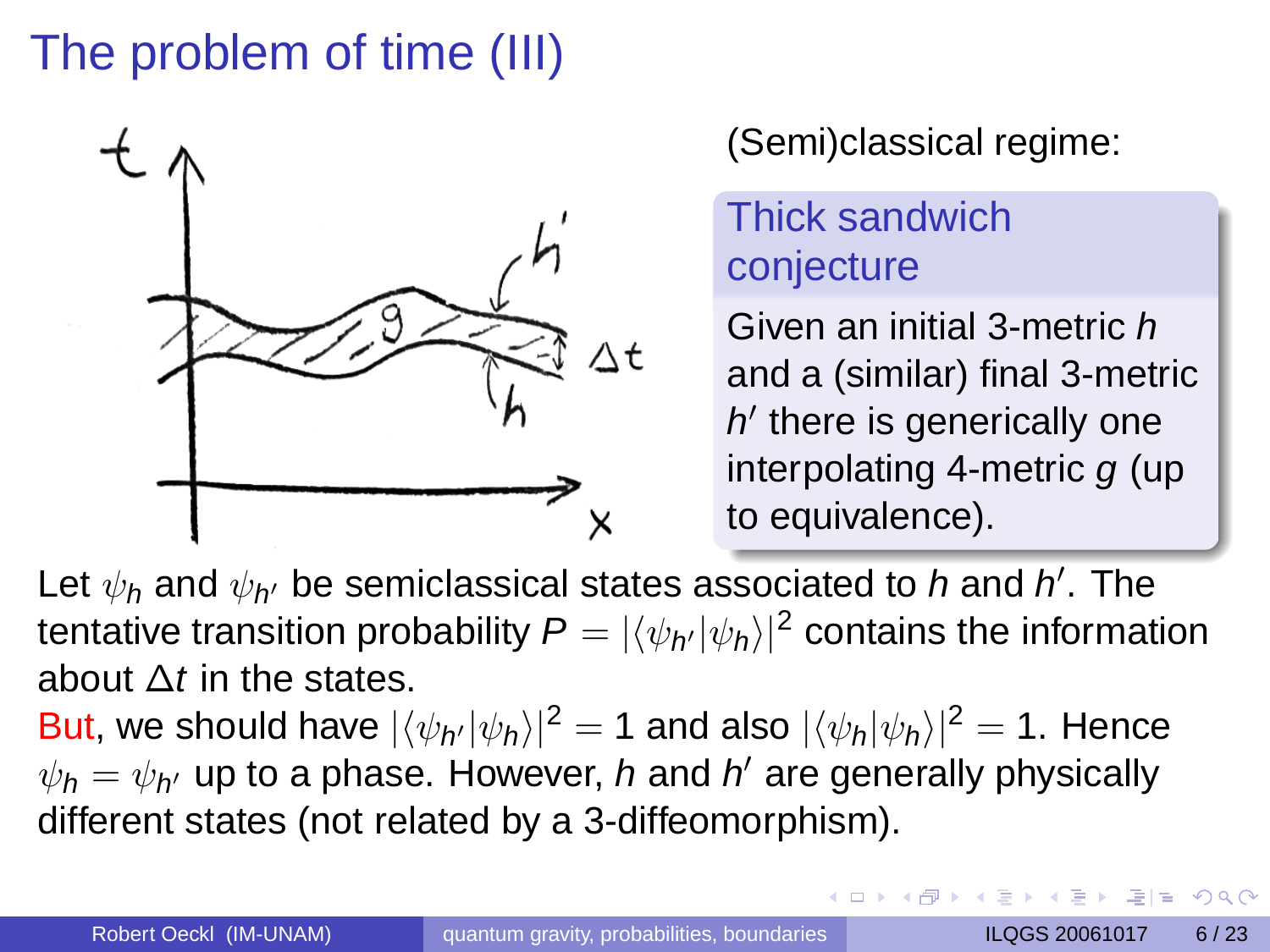#### The quantum cosmology problem

- **•** States are associated with spacelike hypersurface. These extend over the whole universe. Hence a state is a priori a state of the universe.
- In quantum field theory we can avoid talking about the hole universe by noticing that distant systems (with respect to the background metric) are independent (causality, cluster decomposition etc.). We can thus successfully describe a local system as if it was alone in a Minkowski universe.
- In quantum gravity there is no background to separate systems. Worse, diffeomorphism symmetry makes any kind of localization difficult. Hence, we need to worry about the global structure of space(time) and it seems hard to avoid having to do quantum cosmology.

<span id="page-6-0"></span>KET KALLA BIK KET ALAH KALA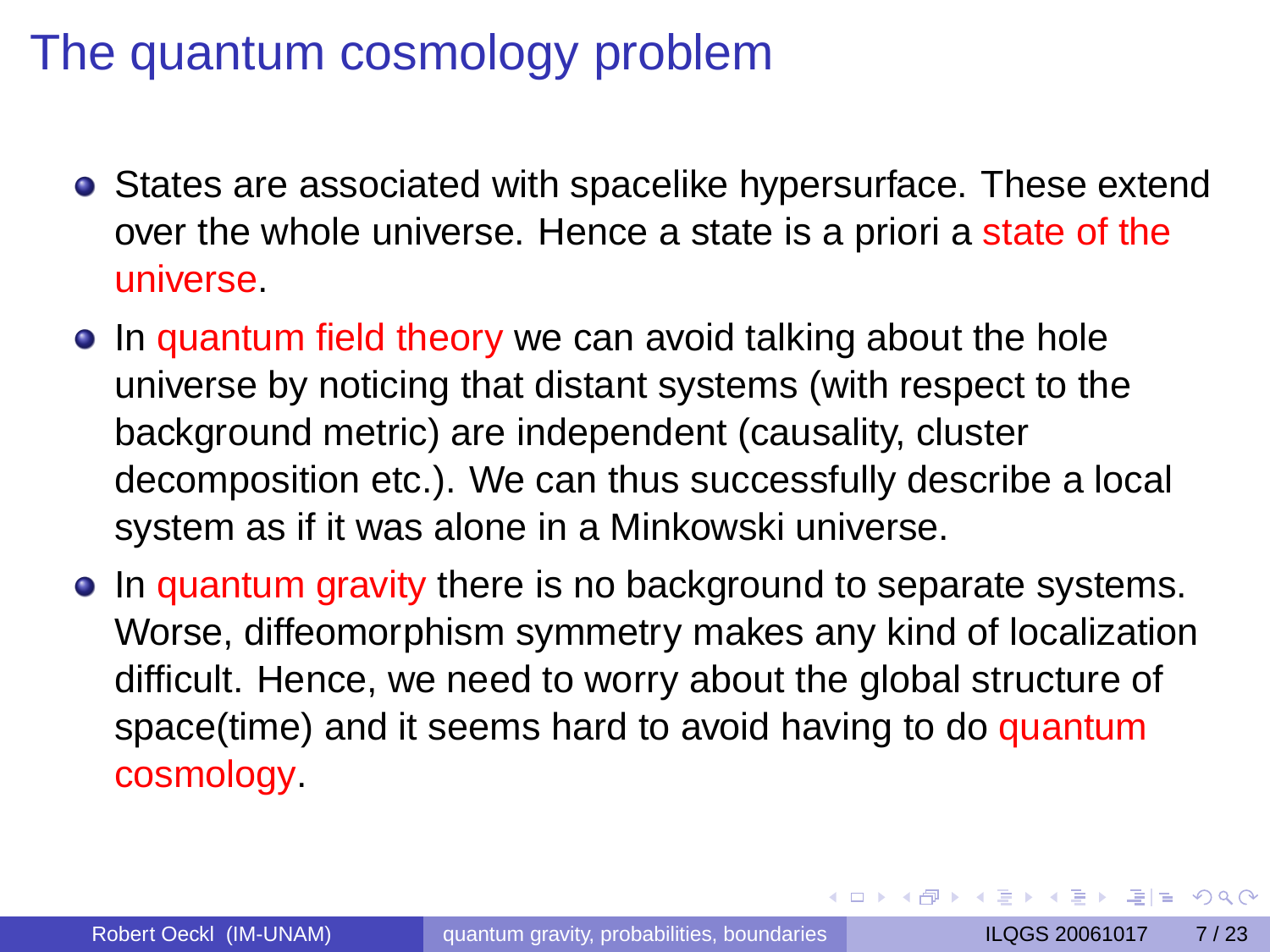#### General boundary formulation: Basic idea



<span id="page-7-0"></span> $\Omega$ 

化重压 化重压 医慢性

4 同 下

4 0 8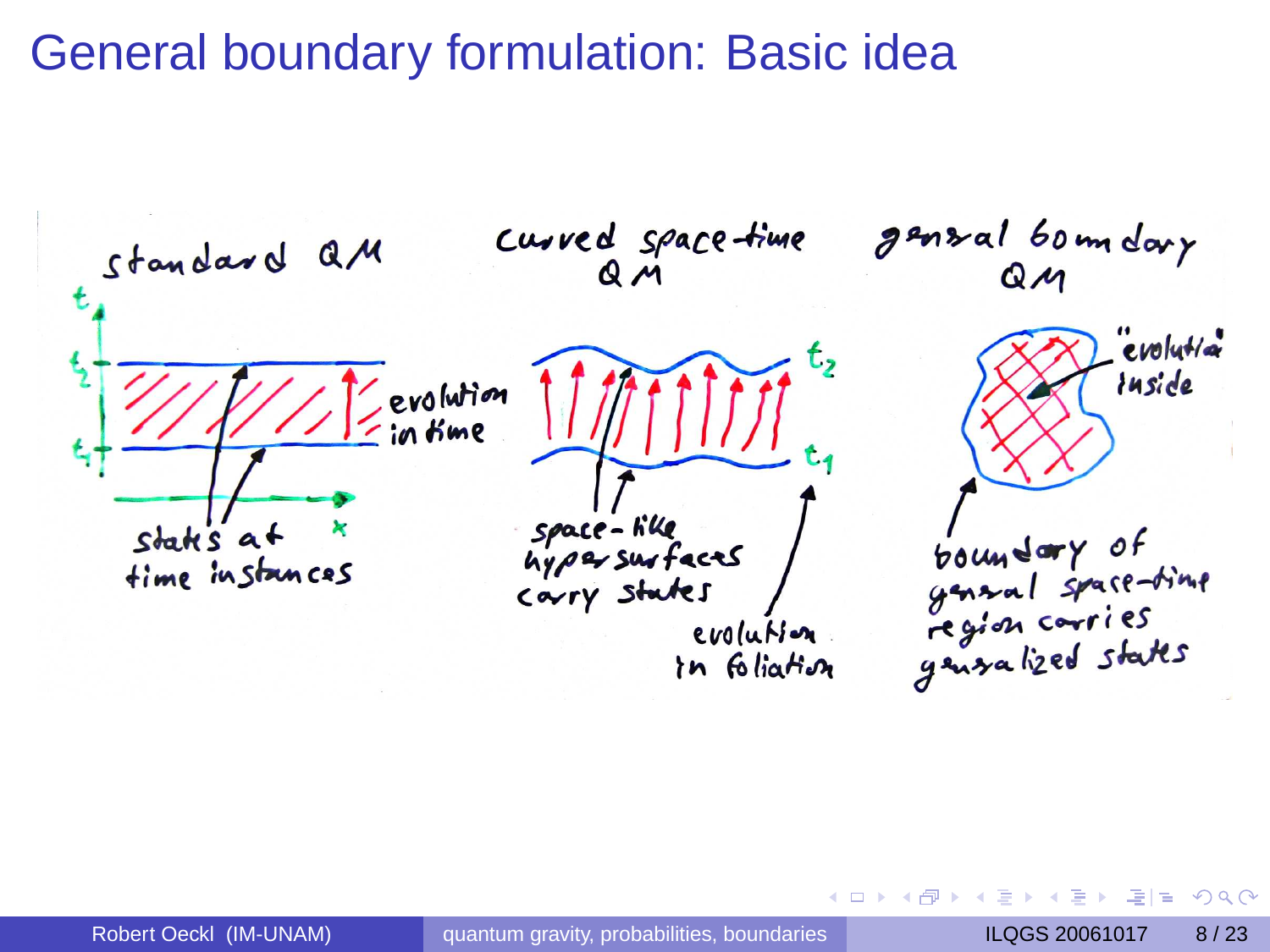#### Basic structures

Basic spacetime structures:

Basic algebraic structures:

- To each hypersurface  $\Sigma$  associate a Hilbert space  $\mathcal{H}_{\Sigma}$  of states.
- $\bullet$  To each region M with boundary  $\Sigma$  associate a linear amplitude map  $\rho_M : \mathcal{H}_{\Sigma} \to \mathbb{C}$ .

The structures are subject to a number of rules. For example:

- $\overline{\Sigma}$  is Σ with opposite orientation. Then  $\mathcal{H}_{\overline{\Sigma}}=\mathcal{H}_{\Sigma}^* .$
- $\sum = \sum_1 \cup \sum_2$  is a disjoint union of hypersurfaces. Then  $\mathcal{H}_{\mathsf{\Sigma}} = \mathcal{H}_{\mathsf{\Sigma}_1} \otimes \mathcal{H}_{\mathsf{\Sigma}_2}.$

 $AB + AB + AB + BB$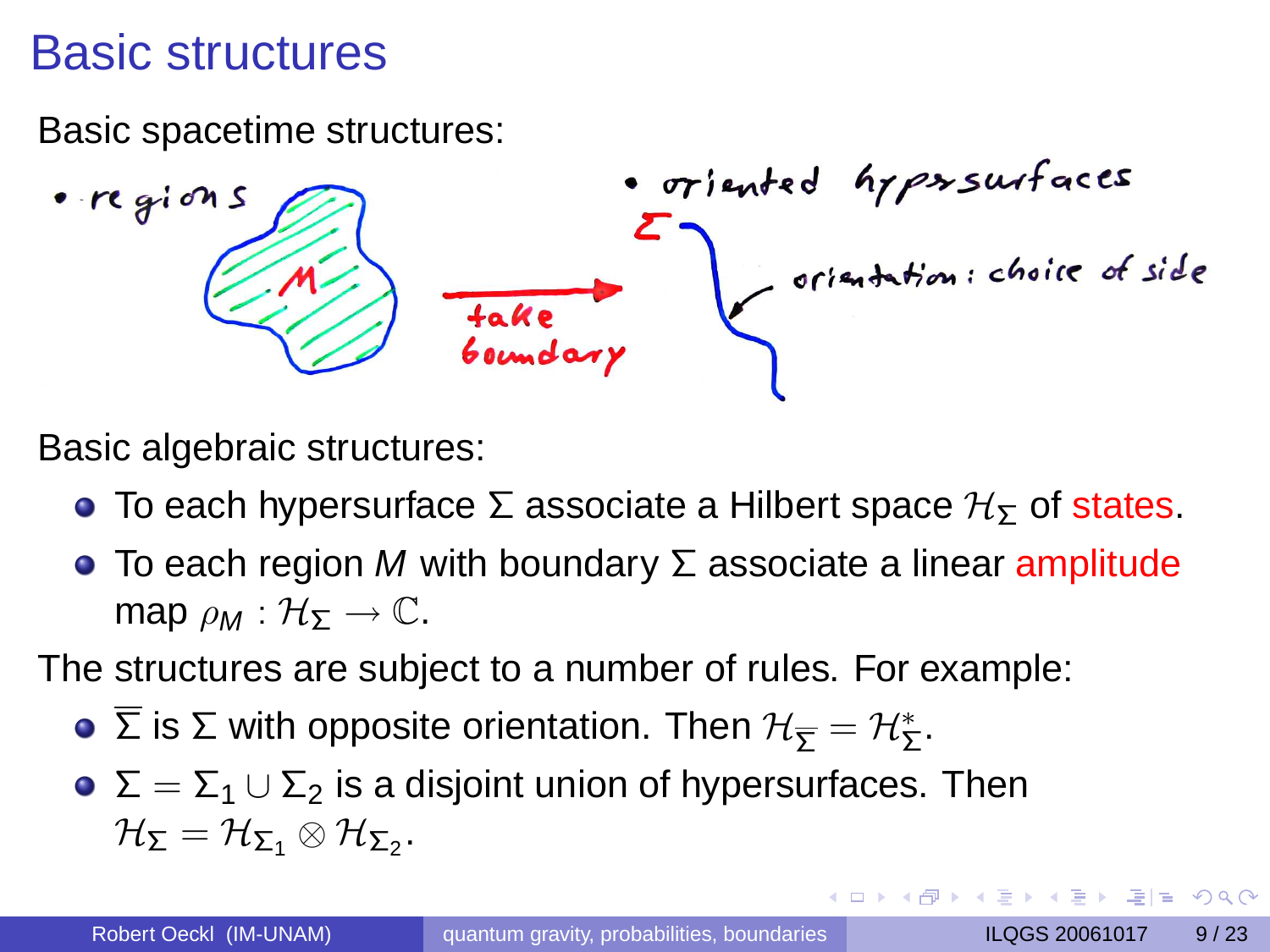#### Recovering standard quantum mechanics

Consider the geometry of a standard transition amplitude.



- region:  $M=[t_1,t_2]\times\mathbb{R}^3$
- $\bullet$  boundary:  $\partial M = \Sigma_1 \cup \overline{\Sigma}_2$
- state space:
	- $\mathcal{H}_{\partial M}=\mathcal{H}_{\mathsf{\Sigma_{1}}}\otimes\mathcal{H}_{\mathsf{\Sigma_{2}}}=\mathcal{H}_{\mathsf{\Sigma_{1}}}\otimes\mathcal{H}_{\mathsf{\Sigma_{2}}}^{*}$
- Via time-translation symmetry identify  $\mathcal{H}_{\Sigma_1}\cong \mathcal{H}_{\Sigma_2}\cong \mathcal{H}$ , where  $\mathcal{H}$ is the state space of standard quantum mechanics.
- Write the amplitude map as  $\rho_M : \mathcal{H} \otimes \mathcal{H}^* \to \mathbb{C}$ .
- The relation to the standard amplitude is:

<span id="page-9-0"></span>
$$
\rho_{\text{M}}(\psi \otimes \eta) = \langle \eta | \text{U}(t_2 - t_1) | \psi \rangle
$$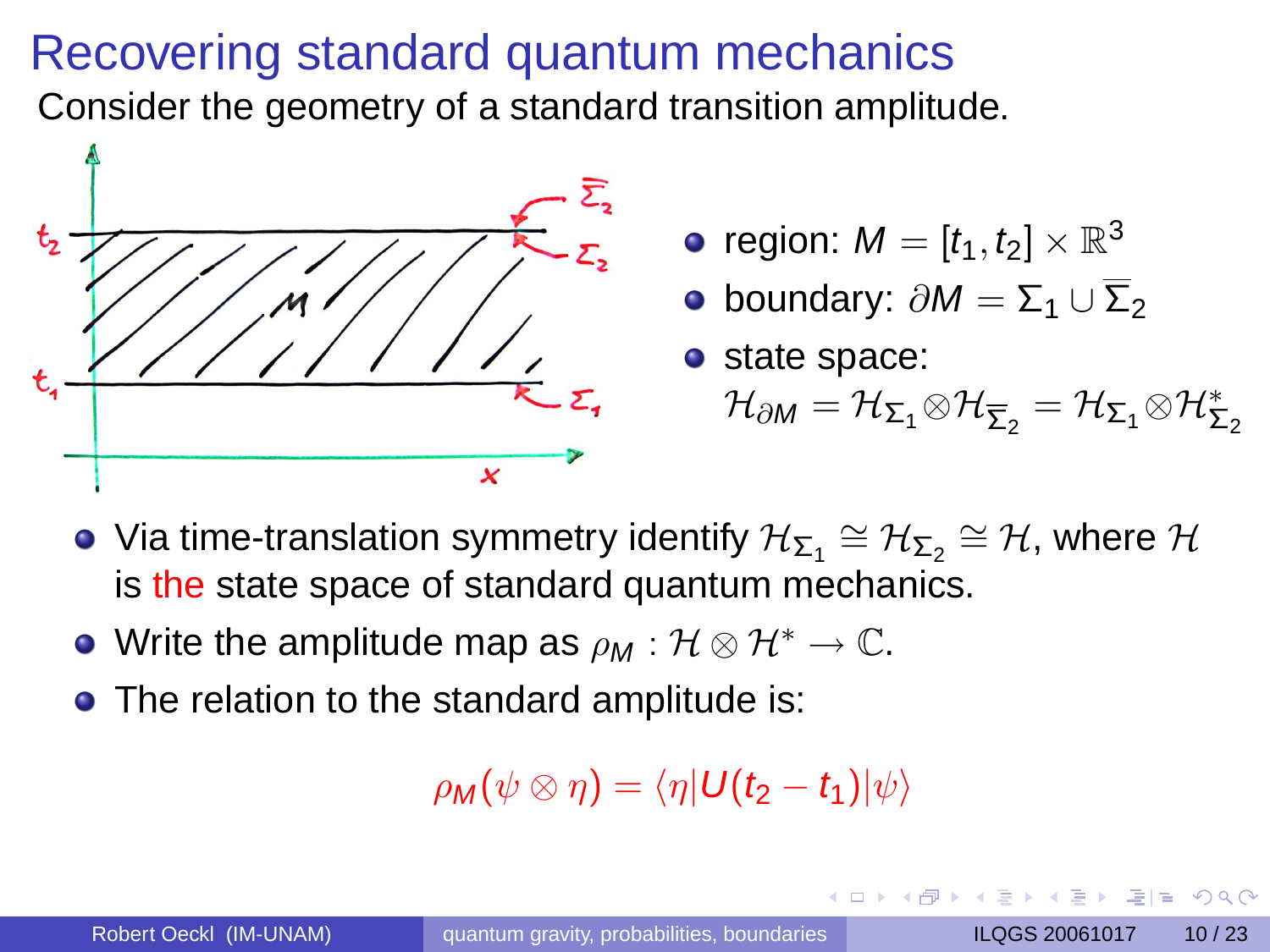### The need for a generalized interpretation

- So far we have only extended the technical part of quantum theory. The physically interpretable quantities are the same as before. This alone is not sufficient to address the conceptual problems.
- We want to use local regions of spacetime to address the quantum cosmology problem. Hence, we need a physical interpretation of amplitudes for local regions.
- In general, the boundary state space does not split into a tensor product of initial and final state spaces. Hence, we cannot apply the standard probability formula, but need something new.
- This will also allow us to avoid the problem of time.

<span id="page-10-0"></span> $\overline{AB}$  )  $\overline{AB}$  )  $\overline{AB}$  )  $\overline{AB}$  )  $\overline{BC}$   $\overline{AB}$  )  $\overline{BC}$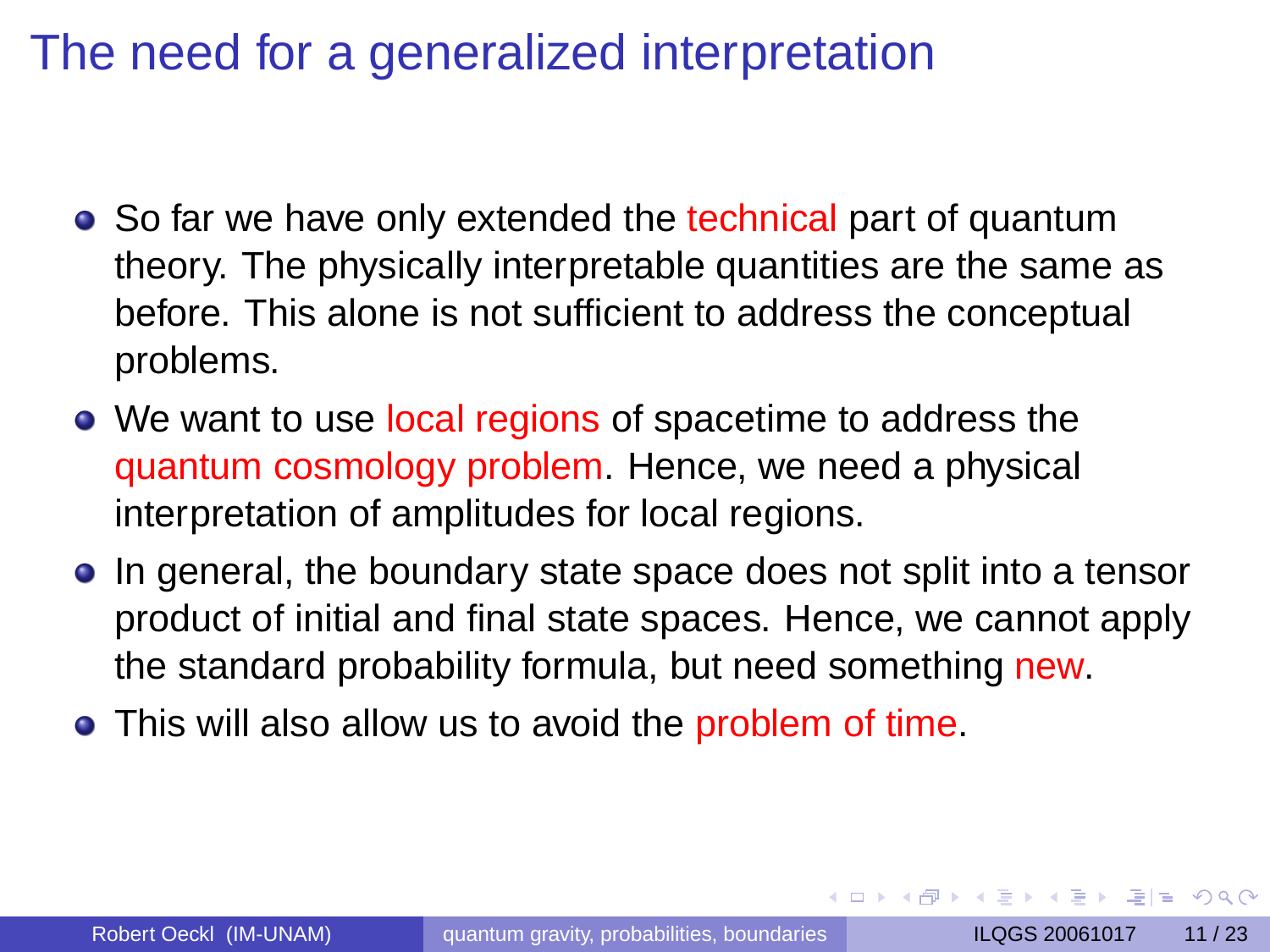## Generalized probability interpretation

Consider the context of a general spacetime region *M* with boundary  $Σ$ .



Probabilities in quantum theory are generally conditional probabilities. They depend on two pieces of information. Here these are:

- $\bullet$   $S \subset \mathcal{H}_{\Sigma}$  representing preparation or knowledge
- $\bullet$   $\mathcal{A} \subset \mathcal{H}_{\Sigma}$  representing observation or the question

The probability that the system is described by  $A$  given that it is described by  $S$  is:

<span id="page-11-0"></span>
$$
P(\mathcal{A}|\mathcal{S}) = \frac{|\rho_M \circ P_{\mathcal{S}} \circ P_{\mathcal{A}}|^2}{|\rho_M \circ P_{\mathcal{S}}|^2}
$$

 $\bullet$   $P_S$  and  $P_A$  are the orthogonal projectors onto the subspaces.

**•** Let  $\alpha : \mathcal{H} \to \mathbb{C}$  be a bounded linear map. Then there exists  $\xi \in \mathcal{H}$ such that  $\alpha(\psi) = \langle \xi, \psi \rangle \quad \forall \psi \in \mathcal{H}$ [.](#page-9-0) Define  $|\alpha| := |\xi|$  $|\alpha| := |\xi|$  $|\alpha| := |\xi|$  $|\alpha| := |\xi|$  $|\alpha| := |\xi|$ .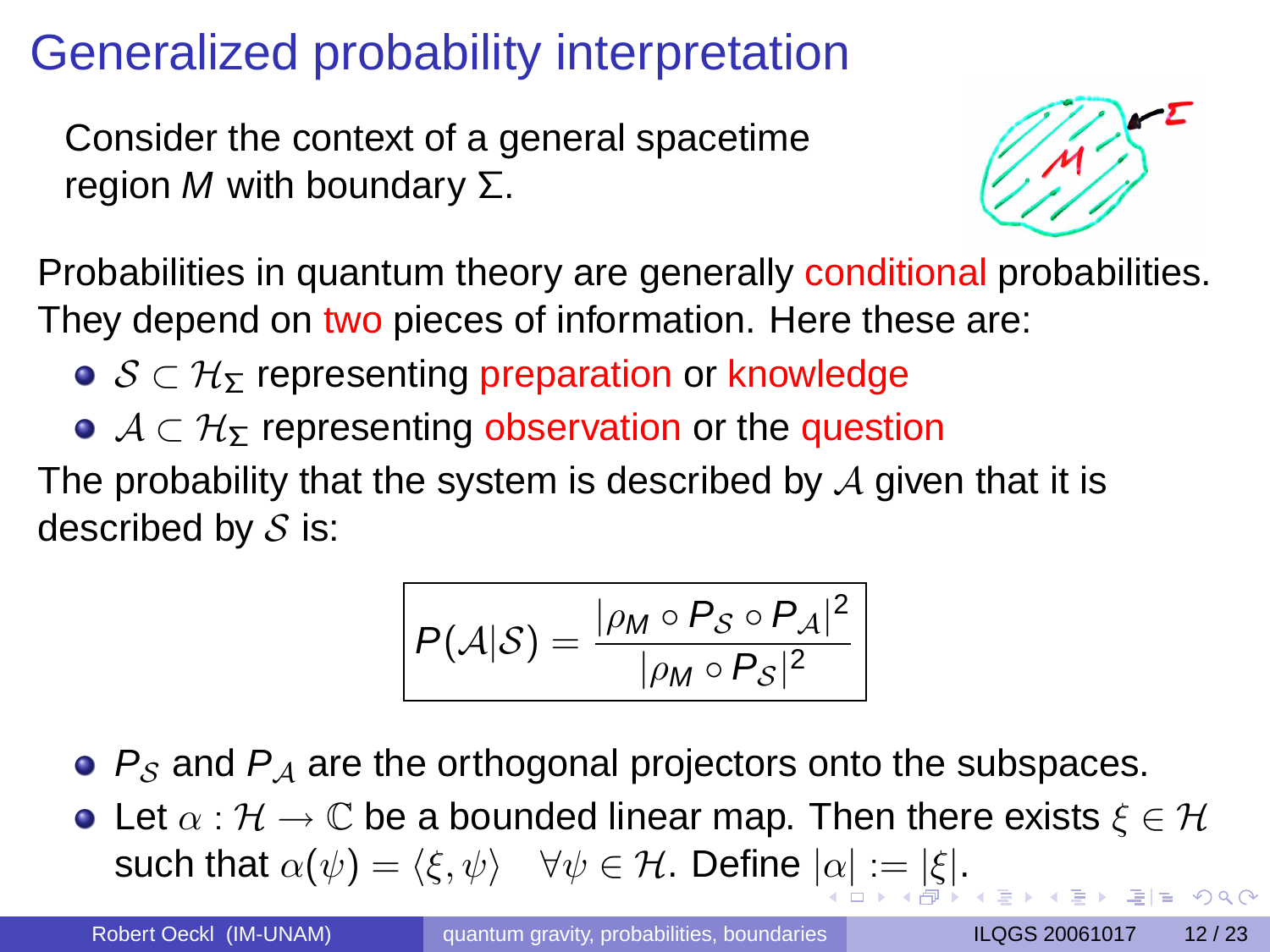### Recovering standard probabilities



Recall the geometry for standard transition amplitudes with  $\mathcal{H}_{\partial M} = \mathcal{H} \otimes \mathcal{H}^*$  and  $\rho_M(\psi \otimes \eta) = \langle \eta | U(t_2 - t_1)|\psi \rangle.$ 

We want to compute the probability of measuring  $\eta$  at  $t_2$  given that we prepared  $\psi$  at  $t_1$ . This is encoded via

<span id="page-12-0"></span>
$$
S=\psi\otimes\mathcal{H}^*,\quad \mathcal{A}=\mathcal{H}\otimes\eta.
$$

The resulting expression yields correctly

$$
P(\mathcal{A}|\mathcal{S})=\frac{|\rho_M\circ P_{\mathcal{S}}\circ P_{\mathcal{A}}|^2}{|\rho_M\circ P_{\mathcal{S}}|^2}=\frac{|\rho_M(\psi\otimes\eta)|^2}{1}=|\langle\eta|U(t_2-t_1)|\psi\rangle|^2.
$$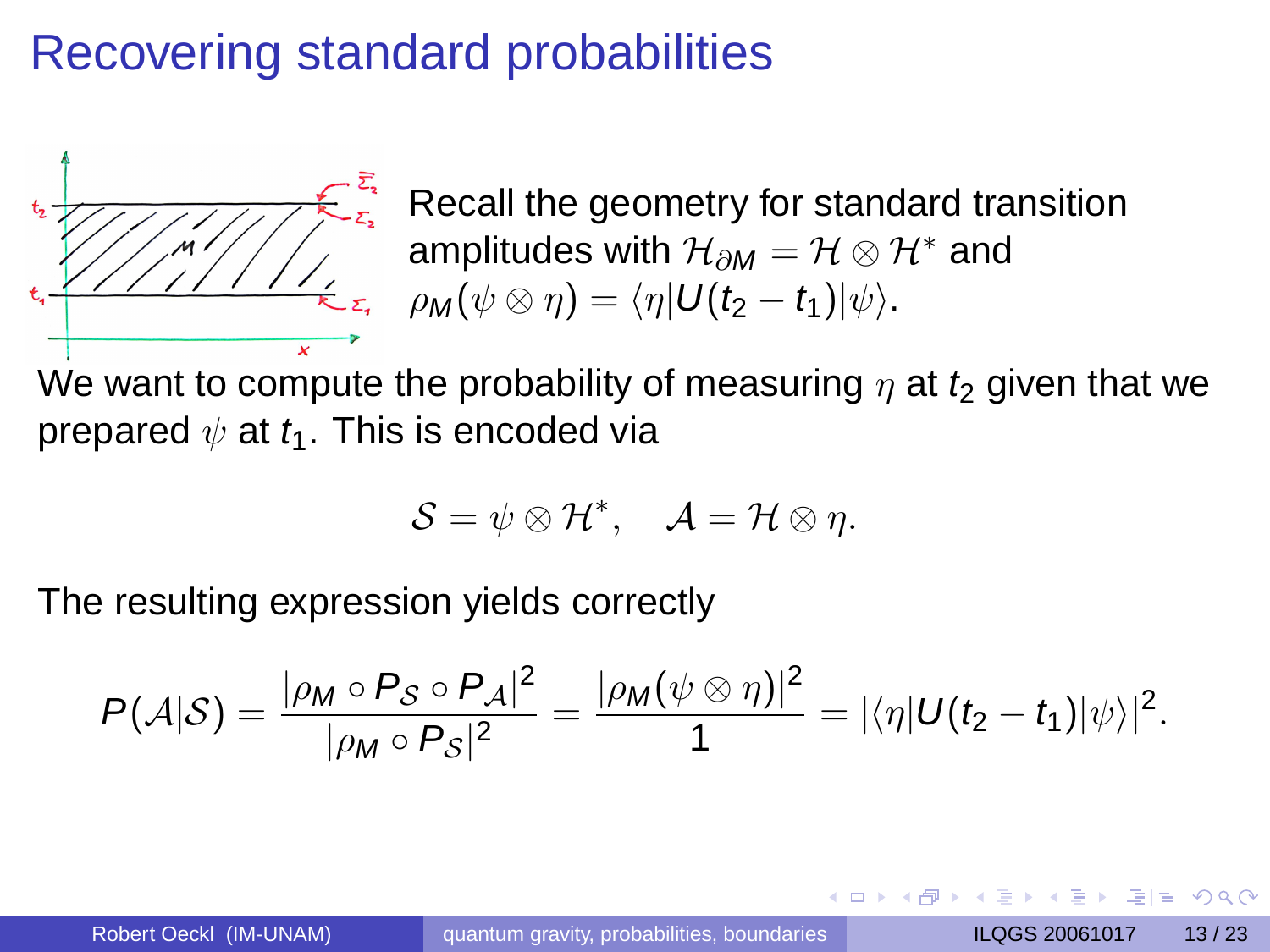## Probability conservation

Probability conservation in time is generalized to probability conservation in spacetime.



Consider a region M and a region N "deforming" it. Call  $\Sigma$  the boundary of  $M \cup N$ and  $\Sigma'$  the boundary of M.

- **•** The amplitude map for N induces a unitary map  $\tilde{\rho}: \mathcal{H}_{\Sigma} \to \mathcal{H}_{\Sigma'}$ .
- Let  $\mathcal{S}\subset \mathcal{H}_{\Sigma}$  and  $\mathcal{A}\subset \mathcal{H}_{\Sigma}$ . Define  $\mathcal{S}':=\tilde{\rho}(\mathcal{S})$  and  $\mathcal{A}':=\tilde{\rho}(\mathcal{A}).$
- Then, probability is conserved,  $P(A|S) = P(A'|S')$ .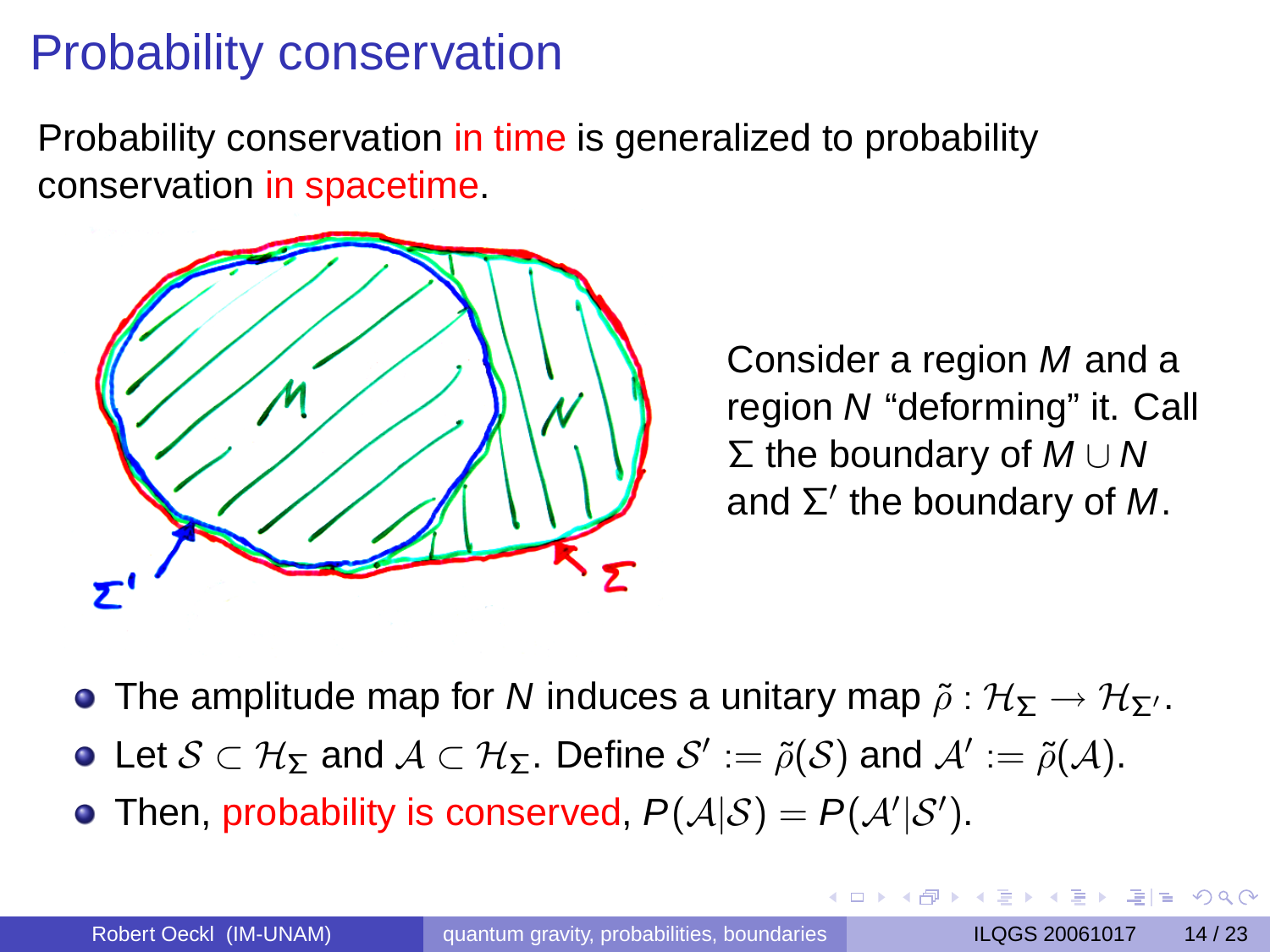# Scattering on a hypercylinder in QFT (I)

To go beyond the realm of standard quantum theory, we consider an example with a connected boundary.



Consider a region with the shape of a solid hypercylinder in Minkowski space,  $M=\mathbb{R}\times\mathcal{B}^3.$ Its boundary is  $\Sigma = \partial M = \mathbb{R} \times S^2$ . In Klein-Gordon theory the state space  $H<sub>5</sub>$  turns out to be a Fock space. Particles can be characterized by energy-momentum quantum numbers. Unusually, these also determine if a particle is in- or out-going.

We want to describe a 1-1 scattering process. Say a particle with quantum numbers  $p_{in}$  goes in and we want to test if a particle with quantum numbers  $q<sub>out</sub>$  comes out.

<span id="page-14-0"></span>KET KALLA BIK KET ALAH KALA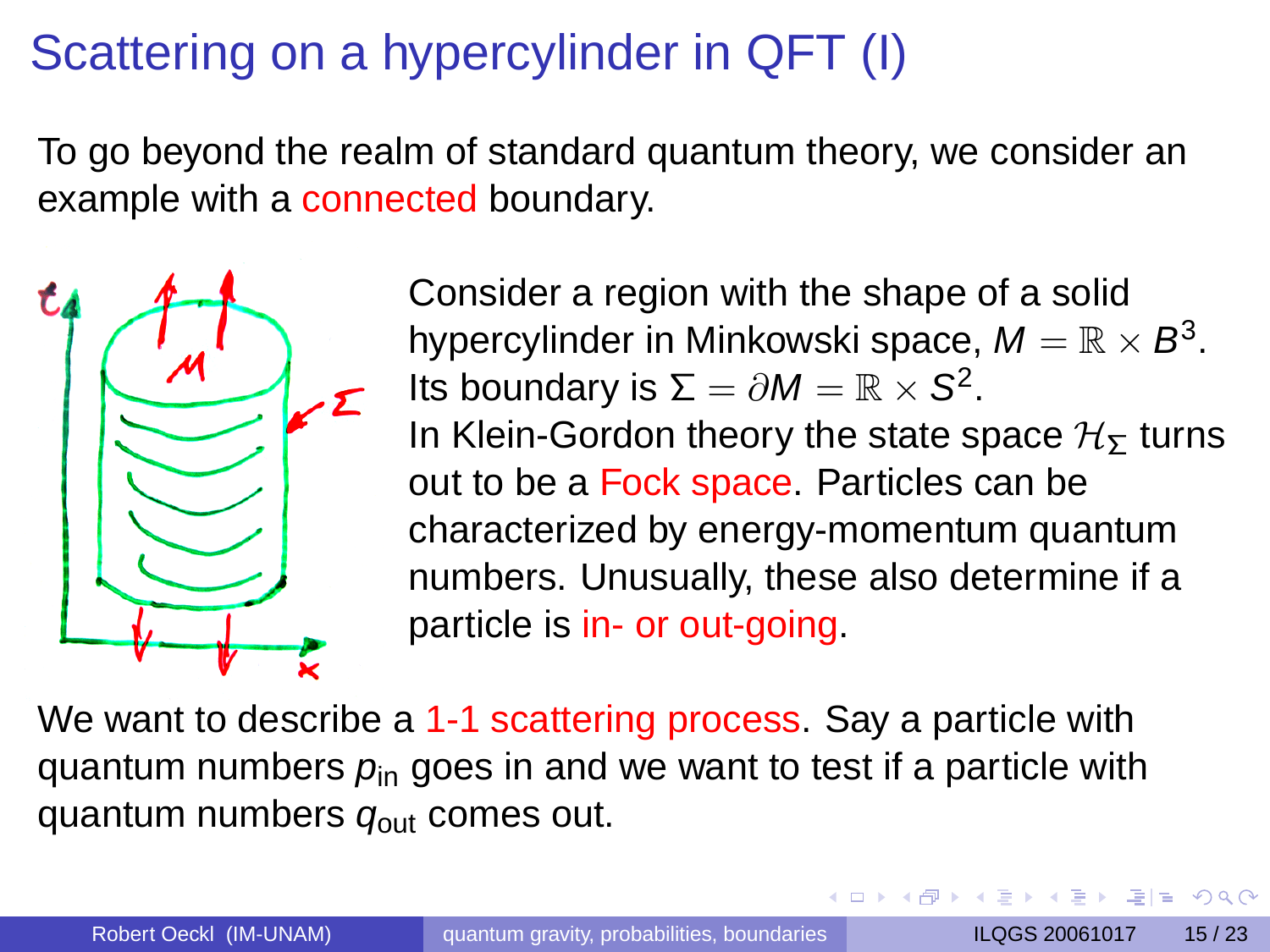# Scattering on a hypercylinder in QFT (II)

To obtain a probability, we need to specify:

- The knowledge about the experiment is that exactly one particle  $p_{\text{in}}$  goes in, but we don't know what comes out.  $S$  is the subspace of  $H<sub>5</sub>$  of states with this property.
- $\bullet$  The question about the experiment is if one particle  $q_{\text{out}}$  comes out, while we do not care about what goes in.  $A$  is the subspace of  $H<sub>5</sub>$  of states with this property.

We get

#### $P(A|S) = |\rho_M(|p_{\text{in}}, q_{\text{out}}\rangle)|^2,$

where  $|p_{in}, q_{out} \rangle$  is the state with one in-particle  $p_{in}$  and one out-particle  $q_{\text{out}}$ . As we should expect in a free theory this probability is a kind of delta function  $\delta(p-q)$ .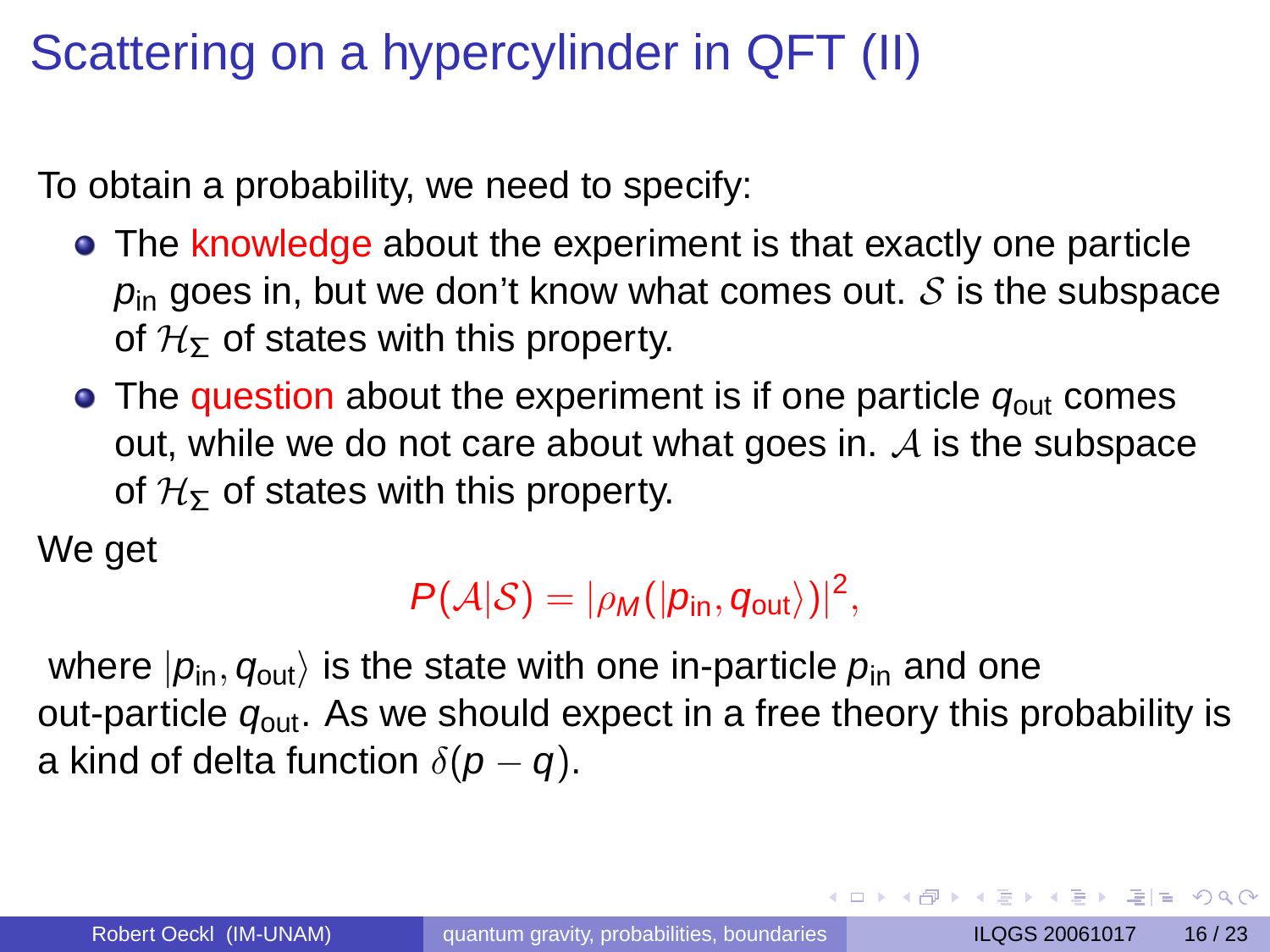## On graviton scattering in quantum gravity

To see how the problem of time is avoided we consider a graviton scattering problem.



Consider a ball shaped region in spacetime,  $\mathcal{M}=\mathcal{B}^4$ , with boundary  $\Sigma=\partial\mathcal{M}=\mathcal{S}^3.$  Suppose the state space  $H_{\Sigma}$  has a sector  $H_{lin}$  that (approximately) describes gravitons on Minkowski spacetime, i.e.,  $\mathcal{H}_{\Sigma} = \mathcal{H}_{lin} \oplus \mathcal{H}_{rest}$ .

Again, we want to describe a 1-1 scattering process, with  $p_{in}$  the in-particle (prepared) and  $q_{\text{out}}$  the out-particle (to be measured). The subspaces S and A are set up in analogy to the previous example. However, they are now subspaces not only of  $H_{\Sigma}$  but of  $H_{\text{lin}}$ . Supposing that the dynamics in  $\mathcal{H}_{lin}$  is near to that of a free field theory we would get similarly as before:

$$
P(\mathcal{A}|\mathcal{S}) \sim |\rho_{\text{M}}(|p_{\text{in}}, q_{\text{out}}\rangle)|^2.
$$

<span id="page-16-0"></span>KET KALLA BIK KET ALAH KALA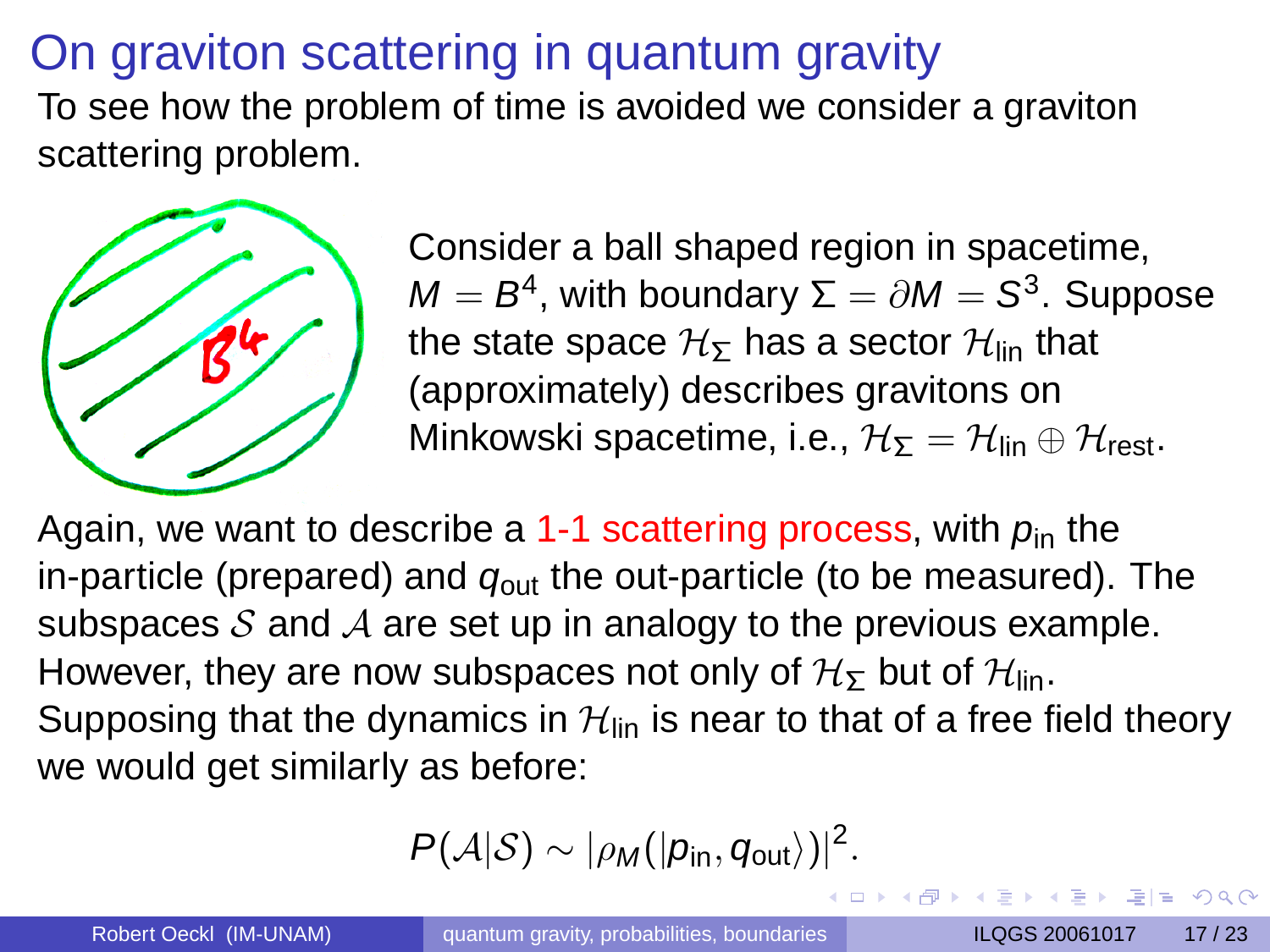### Graviton scattering and the problem of time

- This result cannot be obtained as a standard transition probability.
- The key to avoiding the problem of time is that the subspace  $\mathcal S$ fixes the time " $\Delta t$ ".
- We could apply the same reasoning to a region with spacelike boundaries. Then, crucially,  $S$  and  $A$  would not factorize as subspaces of  $H_{\Sigma} = H_{initial} \otimes H_{final}$ . Neither would the decomposition  $H_{\Sigma} = H_{lin} \oplus H_{rest}$ .
- The fact that we consider a region of spacetime with connected boundary is useful (to avoid using the Thick Sandwich conjecture) but not essential to avoiding the problem of time.

**KANKENKEN EE OQO**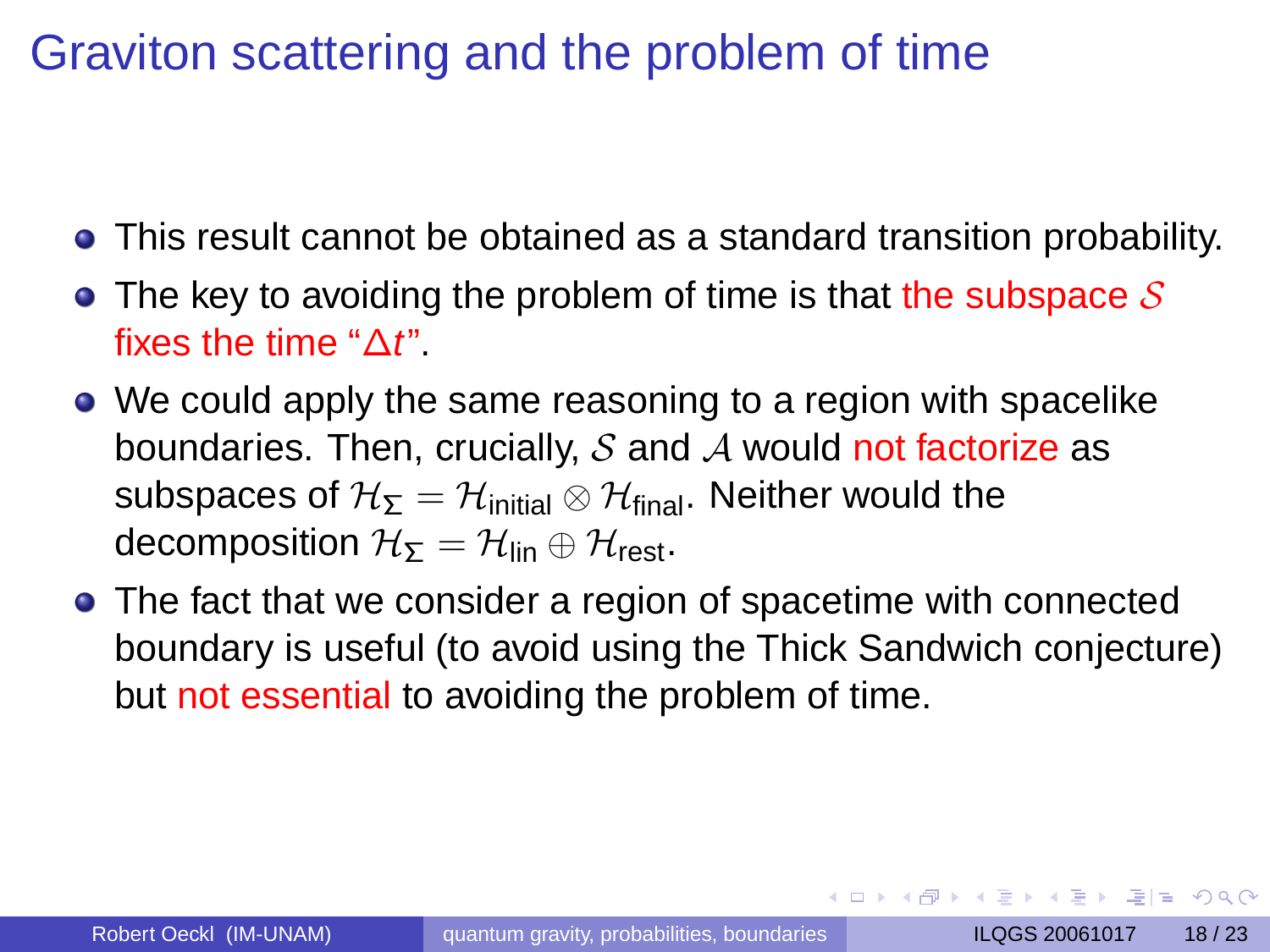#### Relation to recent LQG/SF calculations

• Using creation and annihilation operators in  $\mathcal{H}_{lin}$  on a "Minkowski vacuum state"  $\psi_0$  we get

$$
P(\mathcal{A}|\mathcal{S}) \sim |\rho_{\text{M}}(a^{\dagger}(p_{\text{in}})a^{\dagger}(q_{\text{out}})\psi_0)|^2 = |\rho_{\text{M}}(\phi(p_{\text{in}})\phi(q_{\text{out}})\psi_0)|^2
$$

In this sense the recent computations of a graviton propagator in LQG/SF could be interpreted as yielding 1-1 graviton scattering probabilities.

- It is important to remember that  $|\rho_{\bm M}(\psi)|^2$  for some  $\psi$  does not in general have the interpretation of a probability. This is true above only due to special circumstances and only approximately.
- **•** The details will depend on how exactly we choose  $\mathcal{H}_{lin}$  in  $\mathcal{H}_{\Sigma}$ , in which way it approximates a Fock space, up to which energies, etc. These ambiguities might be related to the renormalization ambiguities of perturbative quantum gravity.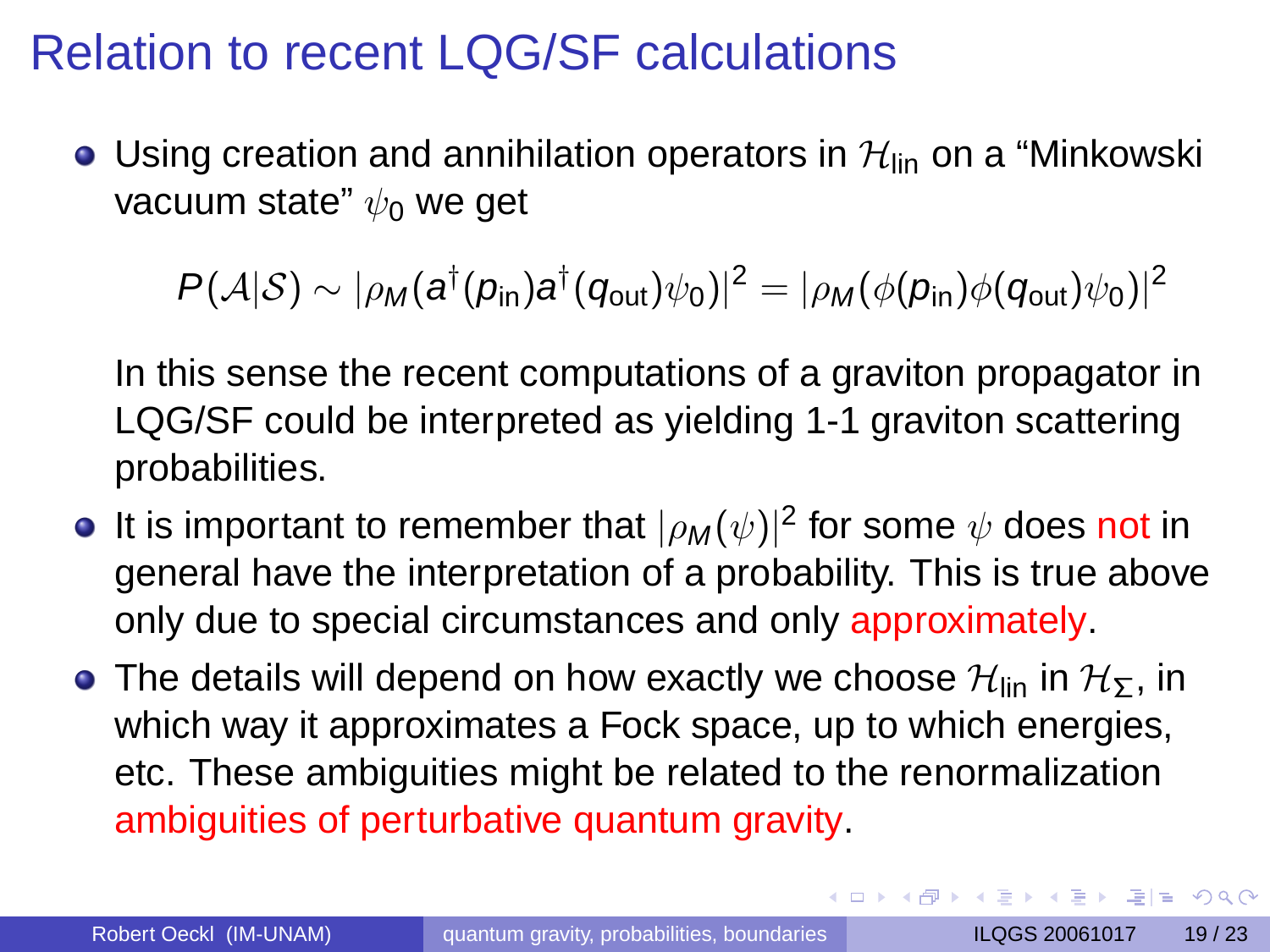#### **Conclusions**

- The probability formula enables us to encode the information about " $\Delta t$ ", thus avoiding the problem of time.
- **•** State spaces, amplitudes and probabilities for local regions in spacetime allow us to describe their physics independent of the physics outside, thus avoiding the quantum cosmology problem. We do not need to invoke such principles as causality, cluster decomposition etc.
- The generalized probability formula may be used to interpret recent computations of a graviton propagator from LQG/SF in terms of scattering probabilities.

 $\overline{AB}$  )  $\overline{AB}$  )  $\overline{AB}$  )  $\overline{AB}$  )  $\overline{BC}$   $\overline{BC}$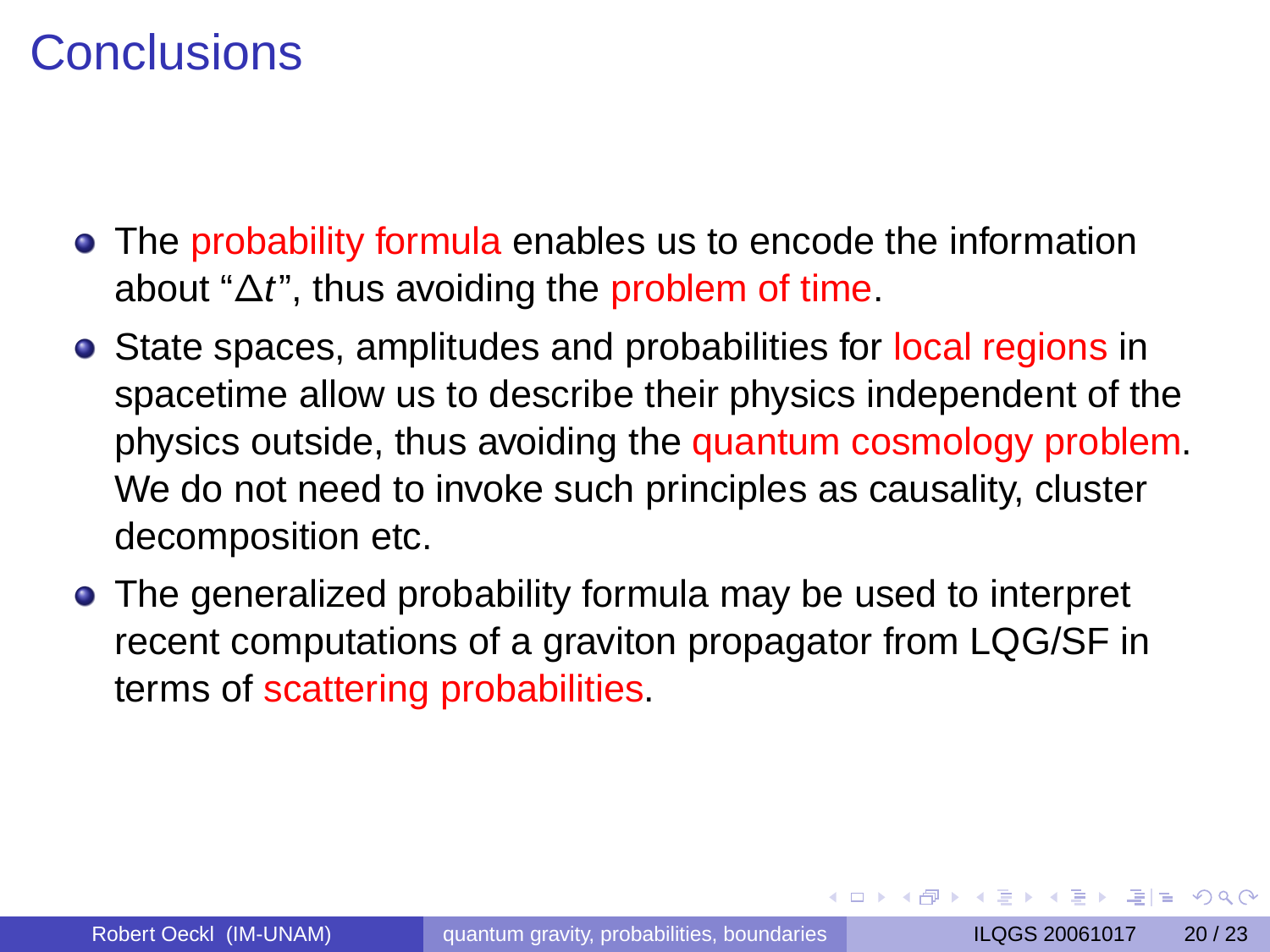## **Outlook**

- The general boundary formulation is still work in progress, develop by application to known physics (QFT):
	- $\triangleright$  more general QFTs and more general geometries
	- $\blacktriangleright$  derive the S-matrix of OFT
	- $\blacktriangleright$  develop suitable quantization prescriptions
- Application to LQG/SF:
	- $\triangleright$  cast spin foam models in general boundary form
	- $\blacktriangleright$  LQG is based on spacelike hypersurfaces, generalize this
- Apply to other quantum gravity approaches (e.g. string theory).
- Develop understanding of non-standard probabilities, especially in non-perturbative contexts.
- Understand implications for interpretational issues, e.g. "collapse of the wavefunction".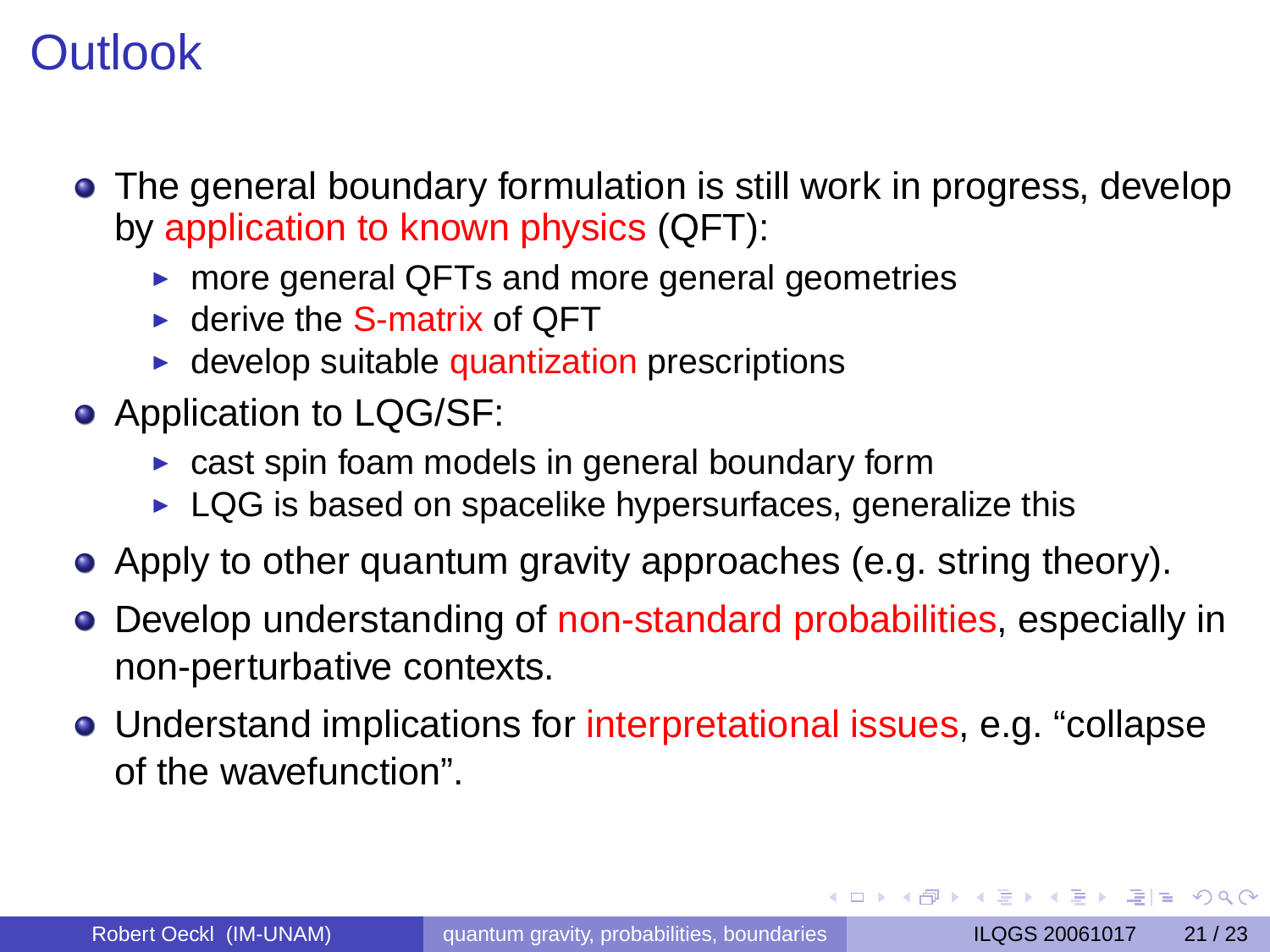## References on the general boundary formulation I

- $\bullet$  Initial ideas, partial formalism:
	- $\triangleright$  R. O., Schrödinger's cat and the clock: Lessons for quantum gravity, CQG **20** (2003) 5371-5380, gr-qc/0306007.
	- $\triangleright$  R. O., A "general boundary" formulation for quantum mechanics and quantum gravity, PLB **575** (2003) 318-324, hep-th/0306025.
	- ► F. Conrady, L. Doplicher, R. O., C. Rovelli, M. Testa, Minkowski vacuum in background independent quantum gravity, PRD **69** (2004) 064019, gr-qc/0307118.
- **•** Probability interpretation, formalism:
	- $\triangleright$  R. O., General boundary quantum field theory: Foundations and probability interpretation, hep-th/0509122.
- Application to QFT:
	- $\triangleright$  R. O., States on timelike hypersurfaces in quantum field theory, PLB **622** (2005) 172-177, hep-th/0505267.
	- $\triangleright$  R. O., General boundary quantum field theory: Timelike hypersurfaces in Klein-Gordon theory, PRD **73** (2006) 065017, hep-th/0509123.

KET KALLA BIK KET ALAH KALA